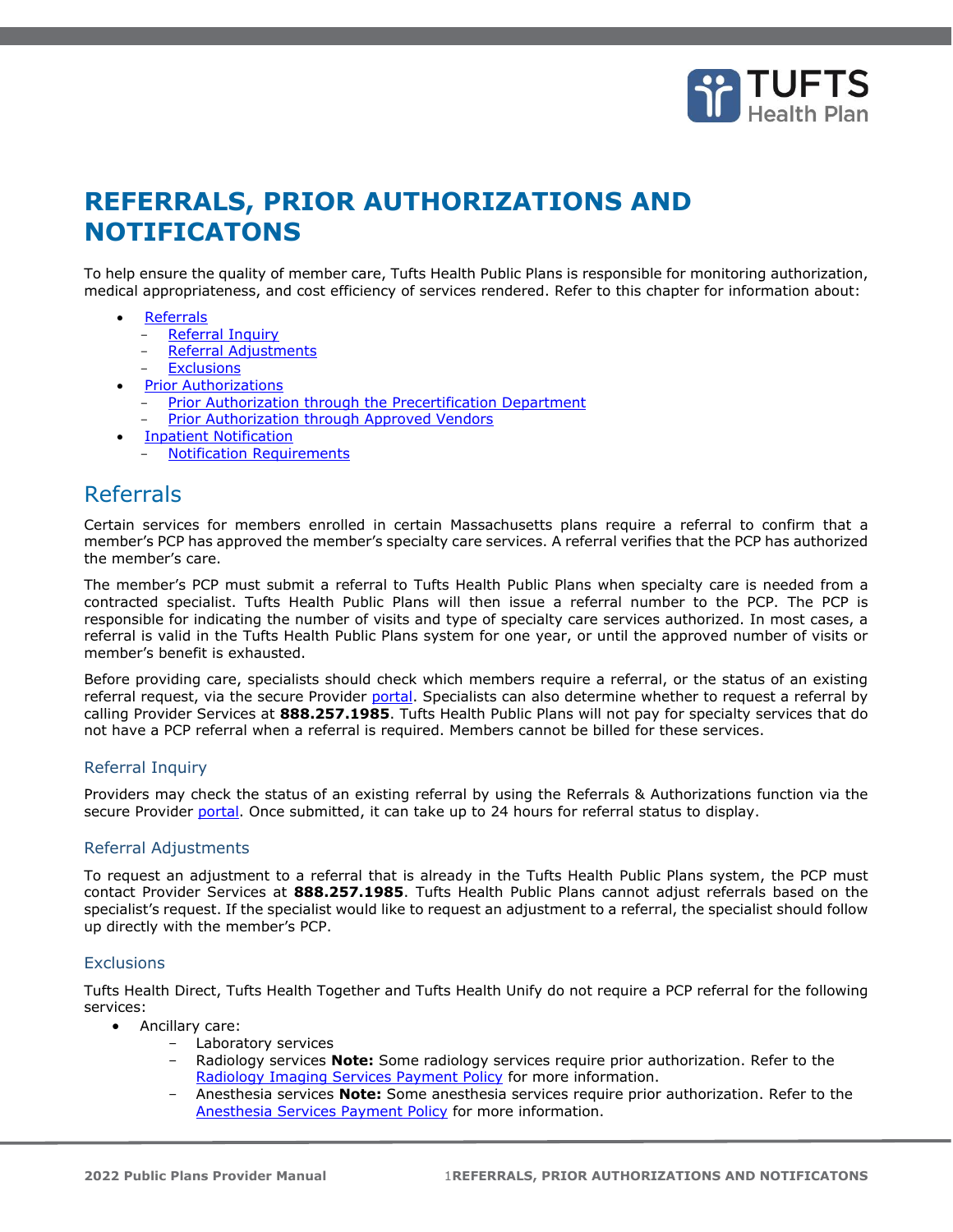

- Obstetric and gynecological care rendered by a contracting obstetrician, gynecologist, certified nurse midwife, or family practitioner:
	- Annual preventive gynecologic health examinations, including care deemed medically necessary by the practitioners listed above
	- Maternity care
	- Medically necessary evaluations and resultant health care services for acute or emergency gynecologic conditions
- Covered practitioner services provided in an inpatient setting (place-of-service 21)
- Outpatient behavioral health services rendered by licensed, in-network behavioral health providers
- Services rendered in emergency department (ED), qualified urgent care center, or limited service clinic (e.g., MinuteClinics), including independent laboratory services ordered by these facilities
- Chiropractic services. Please refer to the [Chiropractic Services Payment Policy](https://tuftshealthplan.com/documents/providers/payment-policies/tufts-health-public-plans/ma/chiropractic-services) for more information.

Tufts Health RITogether does not require referrals for specialty care. However, PCPs are responsible for referring members to an in-network specialist, when appropriate. A PCP referral is not required for in-network or out-ofnetwork routine and preventive services related to women's health.

## <span id="page-1-0"></span>Prior Authorizations

Authorization for certain services, drugs, devices and equipment is based on Tufts Health Public Plans medical necessity guidelines (MNGs) or InterQual® criteria. Any request for services provided by out-of-network (OON) providers requires prior authorization. Any additional criteria used are referenced in the appropriate MNGs. Refer to the [National Imaging Associates \(NIA\)](#page-2-2) section for high-tech imaging, spinal conditions management and joint surgery utilization management programs. Providers rendering services to members may not have claims paid if they fail to obtain prior authorization. Additionally, for Tufts Health Unify, Medicare National Coverage Determination (NCD) and Local Coverage Determination (LCD) criteria may also be used for Medicare-covered services. NCD and LCD criteria are available on the CMS website at cms.gov.

MNGs are based on current literature review, consultation with practicing physicians in the Tufts Health Public Plans service area, the policies of federal and state government agencies such as the FDA, MassHealth and Rhode Island Executive Office of Health and Human Services (EOHHS), and standards adopted by applicable national accreditation organizations. The guidelines are revised and updated annually, or more frequently as new evidence becomes available that suggests needed revisions. MNGs and InterQual criteria are used in conjunction with the member's benefit plan document and in coordination with the provider recommending the service, drug, device or supply.

MNGs are available on the Tufts Health Plan public Provider website (via the link above); printed copies are available upon request to providers by contacting Provider Services at **888.257.1985** (Massachusetts) or **844.301.4093** (Rhode Island).

Refer to the appropriate [MNGs](https://tuftshealthplan.com/provider/resource-center/resource-center#?d=1a41c0|39dfde|845238|401109|c32f08&c=4e895e|4d2a36|15cb4a) for prior authorization requirements. Submit a prior authorization request at least **five** business days in advance of the scheduled procedure, service or planned admission through one of the following channels:

- MHK Portal via [the](https://thpprovider.healthtrioconnect.com/app/index.page?) secure Provider [portal](https://tuftshealthplan.com/login)
- Fax the appropriate completed form as outlined below:
	- [Massachusetts Standardized Prior Authorization Request Form](https://tuftshealthplan.com/documents/providers/forms/standardized-prior-authorization-request) for Tufts Health Direct and Tufts Health Together to 888.415.9055 or Tufts Health Unify to 857.304.6304
	- [Rhode Island Medicaid Prior Authorization Form](https://tuftshealthplan.com/documents/providers/forms/rit-prior-authorization-request-form) for Tufts Health RITogether to 857.304.6404

Providers are responsible for verifying the member's eligibility on the date of service. Approval is dependent on eligibility and other determining factors. Tufts Health Public Plans will not pay for services rendered to patients who were not members on the date of service.

Providers can check the status of a prior authorization request through the MHK Portal via [the](https://thpprovider.healthtrioconnect.com/app/index.page?) secure Provider [portal.](https://tuftshealthplan.com/login) Incomplete request forms will be returned to the provider for completion and will delay the processing of the request.

**Note:** The ordering provider is responsible for obtaining prior authorization. Because prior authorization is a condition of payment, the rendering and/or interpreting provider should confirm that prior authorization has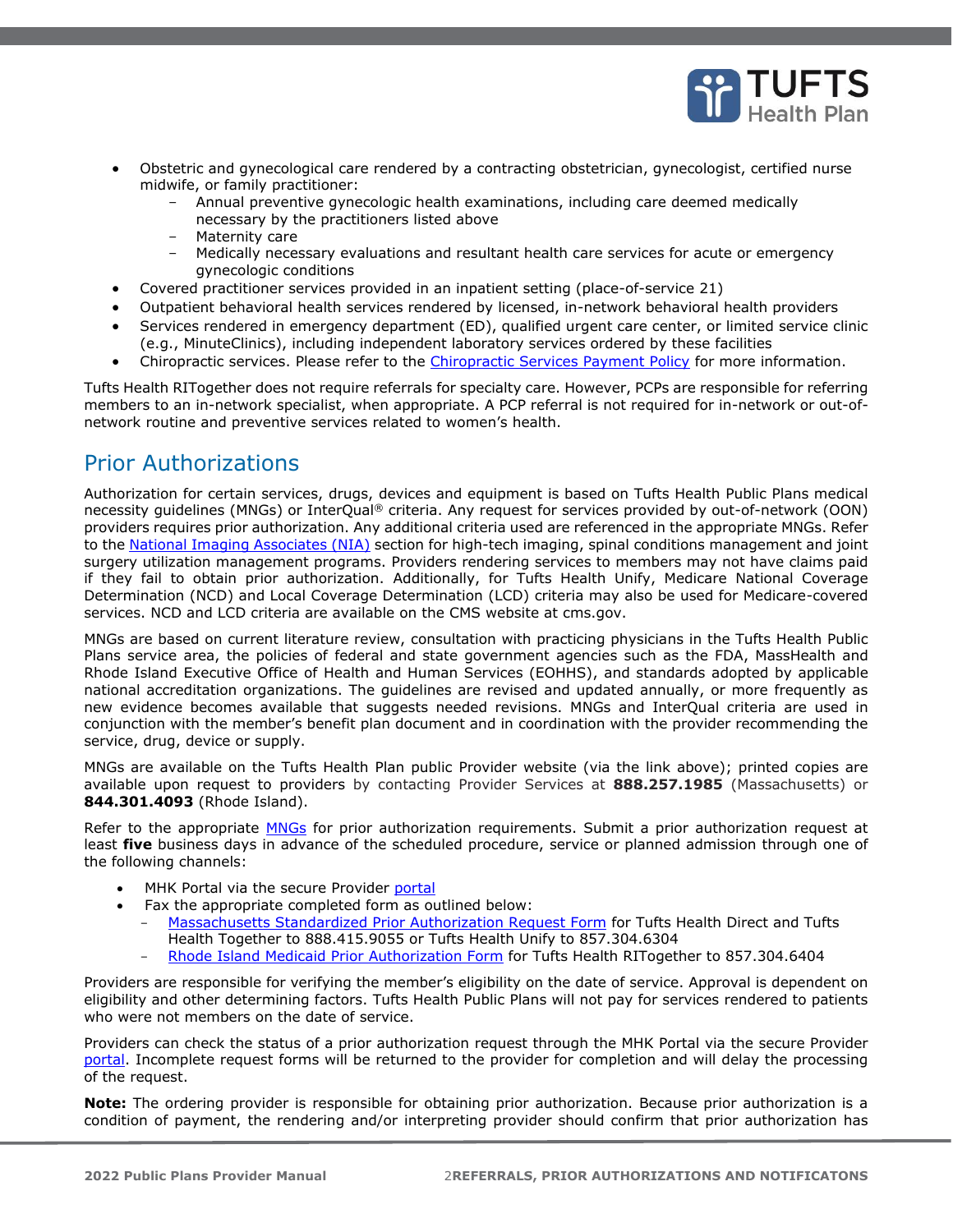

been obtained before the service is provided.

Refer to the Behavioral Health chapter and the Tufts Health Together and Tufts Health Direct Behavior Health [Prior Authorization \(PA\) and Notification Grid](https://tuftshealthplan.com/documents/providers/general/bh-pa-notification-grid) or [Tufts Health Unify Behavioral Health Prior Authorization \(PA\)](https://tuftshealthplan.com/documents/providers/general/unify-bh-pa-notification-grid)  [and Notification Grid](https://tuftshealthplan.com/documents/providers/general/unify-bh-pa-notification-grid) for Massachusetts members or the [Tufts Health Rhode Island Together Behavioral Health](https://tuftshealthplan.com/documents/providers/general/rit-bh-pa-notification-grid)  [Prior Authorization \(PA\) and Notification Grid](https://tuftshealthplan.com/documents/providers/general/rit-bh-pa-notification-grid) for information specific to behavioral health services.

#### <span id="page-2-0"></span>Prior Authorization through the Precertification Operations Department

To obtain authorization for a service, device or equipment requiring prior authorization through the Precertification Operations Department, the provider must submit the appropriate clinical documentation for review. As a condition of payment, the **treating** provider is required to obtain approval for authorization requests. Authorization requests must include documentation of medical necessity for services requiring authorization. Documentation should detail:

- The member's diagnosis
- Planned treatment, including medical rationale for the service requested
- All pertinent medical information available for review

Prior authorization requests should be faxed to the Precertification Operations Department at 888.415.9055 (Tufts Health Together, Tufts Health Direct), 857.304.6304 (Tufts Health Unify) or 857.304.6404 (Tufts Health RITogether). When the use of an InterQual SmartSheet is required, it may be submitted without additional supporting documentation unless specifically indicated. Printed copies of InterQual SmartSheets (criteria) are available upon request to providers by contacting Provider Services at **888.257.1985** (Massachusetts) or **844.301.4093** (Rhode Island).

For a more comprehensive list of services that require prior authorization, refer to the **MNGs** section of the Resource Center or the Utilization Management Guidelines chapter.

Contact Provider Services at **888.257.1985** (Massachusetts) or **844.301.4093** (Rhode Island) with urgent requests or questions.

#### <span id="page-2-1"></span>Prior Authorizations through Approved Vendors

#### <span id="page-2-2"></span>**National Imaging Associates (NIA)**

Tufts Health Public Plans requires providers to obtain prior authorization through NIA for high-tech imaging, spinal conditions management (interventional pain management and spine surgeries) and joint surgery utilization management programs.

For a list of procedure codes subject to prior authorization by NIA, refer to the High-Tech Imaging/Cardiac [Program Prior Authorization Code Matrix](http://tuftshealthplan.com/documents/providers/payment-policies/high-tech-imaging-program-prior-authoriz) and [Spinal Conditions Management and Joint Surgery Code Matrix.](https://tuftshealthplan.com/documents/providers/guidelines/medical-necessity-guidelines/spinal-conditions-management-program-pa) To obtain and verify authorizations or access MNGs, log into [RadMD](http://radmd.com/) or call NIA at 800.207.4209

It is the **ordering** provider's responsibility to obtain prior authorization before scheduling appointments for members. **Rendering** providers will need to ensure that all tests have the required authorization number before the service is performed.

**Note:** For the High-Tech Imaging program, both professional and technical claims for which there is no authorization number will be denied and the member may not be billed for the service associated with the denied claim. Diagnostic imaging services performed in the emergency room, observation, and inpatient settings do not require prior authorization. Urgent/emergent CT/CTA, MRI/MRA, PET scan or nuclear cardiology procedures rendered at a site other than a hospital emergency department require notification to NIA within **two business days** of the service.

Refer to the [Radiology Imaging Services Payment Policy](https://tuftshealthplan.com/documents/providers/payment-policies/tufts-health-public-plans/ma/radiology-imaging-services) or the Imaging and Cardiac Program Prior Authorization [Management Guide](https://tuftshealthplan.com/documents/providers/payment-policies/imaging-management-guide) for additional information.